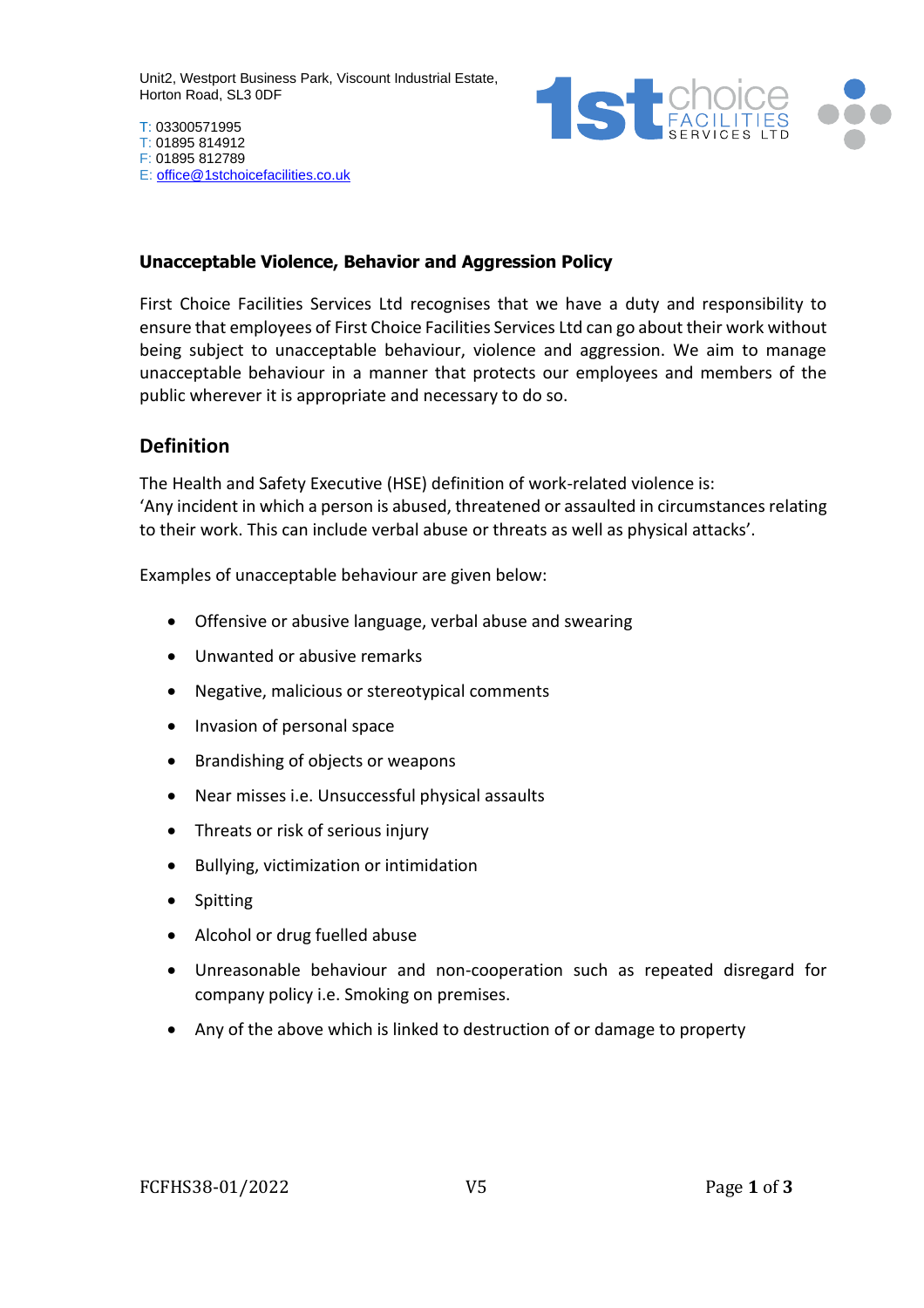## **Company Responsibilities**

- Carry out risk assessments to assess and review the duties of employees, identifying any 'at risk' situations and taking appropriate steps to reduce or remove the risk to employees.
- Assess and review the duties of employees, identifying any 'at risk' situations and taking appropriate steps to reduce or remove risk to employees particularly if they are working alone. Assess and review the layout of work locations to reduce the risk to employees.
- Assess and review the provision of personal safety equipment i.e. alarms.
- Develop Policies, procedures and guidelines for dealing with physical and verbal abuse.
- Provide support and counselling for victims or refer to suitably qualified health professionals.
- Make employees aware of risks and ensure employee involvement in suitable training courses.
- Record any incidents and take any remedial action to ensure similar incidents are prevented.

# **Employee Responsibilities**

Employees have the responsibility to ensure their own safety and that of their colleagues at work. It is essential, therefore, that all employees are familiar with company policies and procedures, equipment and precautions adopted to combat the risk of physical and verbal abuse.

- Familiarise themselves with company Policies and Procedures, guidelines and instructions.
- Participate in relevant training made available by First Choice Facilities Services Ltd.
- Report all incidents of physical and verbal abuse (threatened or actual).
- Record details of incidents in compliance with company procedures.
- Contribute towards reviews by nominated managers concerning any incidents in which they have been involved.